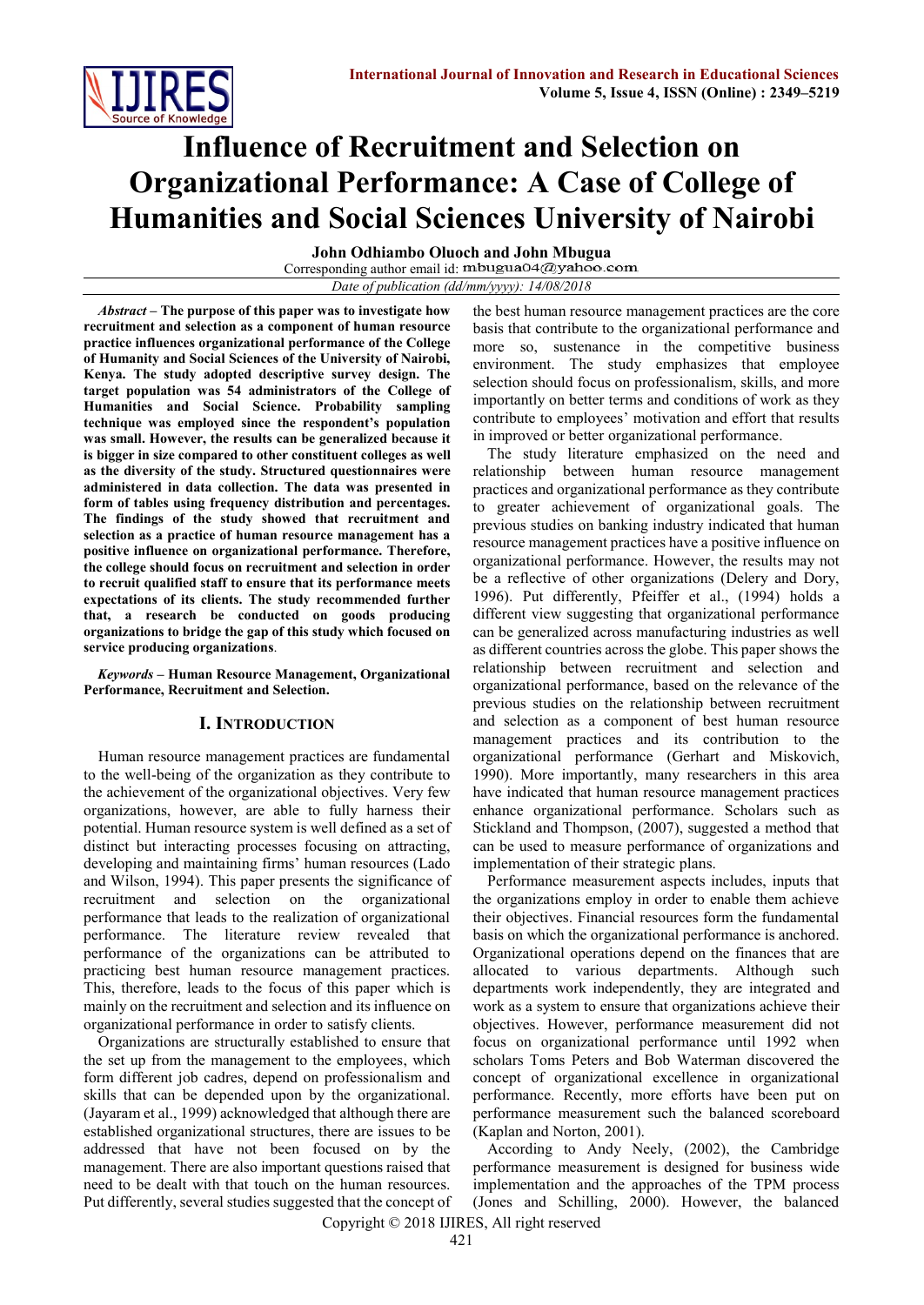

scorecard has gained popularity but still there is no measurement model acceptable that can be employed to measure organizational performance. This is as a result of the diversity that different organizations hold, so there is no particular model yet that fits them all (Gable Strickland and Thomson, 2007). Generally, the organizational performan- -ce is focused on the achievement of the organizational objectives and goals through its human, financial and physical resources. According to Barney et al., (2001), the provider of the assets that aid the organizations to meet their needs does so with expectations of satisfaction of the delivered services and goods offered in return. *Statement of the Problem*

The study intended to establish the influence of recruitment and selection as a component of human resource management practice on organizational performance of the College of Humanities and Social Sciences of the University of Nairobi. Recruitment and selection as a component of human resource management is a fundamental aspect in that no organization can achieve its objectives without it. The study was also to establish how employees' stagnation at one job cadre for many years against the organizational policy for the term limit in one grade affects performance. In addition, the study intended to address labor turn over that may have been caused by recruitment and selection methods that were not transparent and biased. Further, the study was to establish constrains in the recruitment and selection process in the college that would have lead to hiring of ineffective employees. Human resources are valuable assets that organizations cannot do without to achieve their objectives. Therefore, it was within this context that the study focused on the extent to which recruitment and selection influence organizational perform- -ance and achievement of its objectives. Recruitment and selection that is not coherent with the human resource practices is likely to be a hindrance to organizational performance and achievement of objectives. The study acknowledged that recruitment and selection of skilled, trained and experienced human resource has a significant influence on organizational performance and attainment of objectives.

# **II. LITERATURE REVIEW**

Human Resource Management is a concept on which organizational framework is based. Ayesha et al., (2012) defines Human Resource Management as an aspect composed of policies, practices and the systems that influence employee's behavior, attitude and performance. This paper, therefore, presents recruitment and selection as a component of the human resource management practice that contribute to the organizational performance and achievement of its objectives. Human resource aspect indeed is fundamentally significant to the well-being of the organization and is a firm's most valuable resource (Peter Drucker 1954). Dessler, (2007) defines recruitment as the process of locating individuals who might join existing or anticipated job openings.

Effective recruitment and selection of employees has significant impact on the organizational performance. It can be enhanced through staff training and development to

ensure that skills are improved. Recruitment and selection of the qualified employees helps in efficient work performance and delivery of services to clients therefore meeting their expectations. According to (Dessler, 2007), Selection is the process of choosing individuals who have relevant qualifications to fill existing or projected job openings. Selection put differently, is the process of assessing candidates and appointing a person to ensure that the most appropriate candidates are hired and can be able to work so that organizational objectives are met through effective performance. The management of most organizations acknowledges that the process of hiring is critical and has serious impact on organizational performance. The process in itself is so tedious that lack of keenness would result to mistakes that would be costly to the organization regardless of the size.

During the recruitment and selection process, if those who do not qualify are absorbed in the organization, performance will not be as expected because those employees are less productive and lack skills to perform their designated work. The management must therefore, move swiftly to address the menace before it finally crushes down the organization. The corrective measures ensure that talented and skilled labor force is in place, thus enabling it to move forward to achieve its objectives through the competitive advantage (Liao and Chuo, 2006).

Organizational productivity and high performance attributed to the recruitment and selection of the right people reduces turnover. In addition, identifying a positive link between hiring of employees and creation of the right culture for organizational growth, results in the achievement of the organizational objectives. Therefore, organizations should focus on the recruitment and selection of the right people to fill vacant positions. Previous studies indicate that there is a positive significance relationship among the human resource management practices and staffing (recruitment source, pre- selection test, IQ test, structured interview and biographical information blank of the organization) for improving financial or profit performance (Vlachos, 2008).

Mintzberg, (2008), acknowledged that the organizational strategy is the stream which a range of desperate activities takes place. In that vein, selection is often strategic; where a range of activities are undertaken in the general stream of finding people to fill a role. In reference to Trepstra and Rozel, (1993), previous studies have explored the linkage of specific human resource management practices function to organizational performance. The human resource management practices have been carefully orchestrated to play a specific part in a grand design in which the whole is greater than the sum of the parts. Key elements in selection are; clear and precise specification, effective use of multiple techniques, elimination of redundant processes, measurement and evaluation and continuous improvement.

Proper recruitment and selection is paramount in strategic and value added human resource management practices. In view of achieving great impact on organizational performance, certain aspects of human resource require to be considered in the selection of certain types of work force. Those with personality traits and that perform well in teams

Copyright © 2018 IJIRES, All right reserved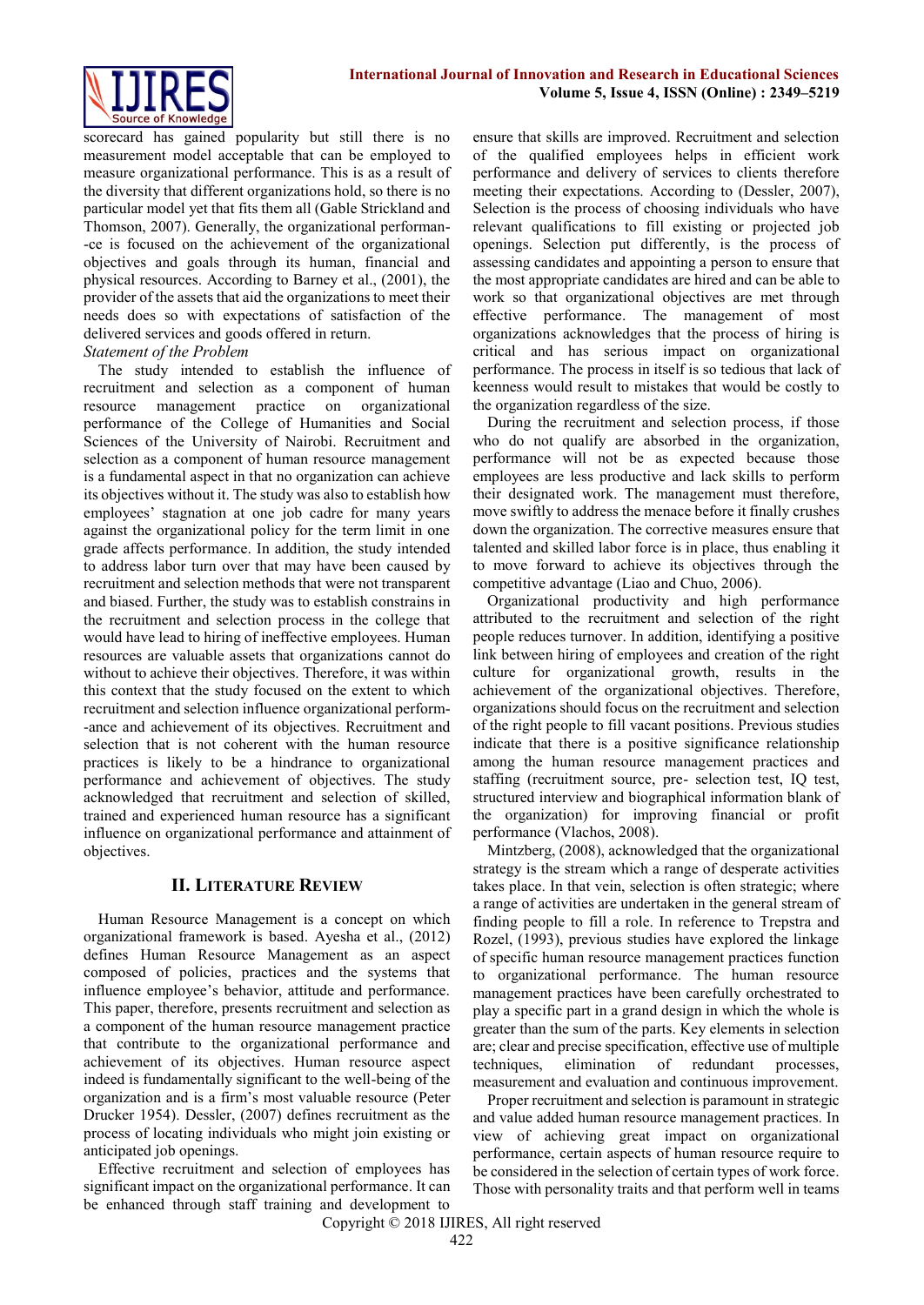

are to be motivated, while those that are highly educated and qualified will respond better and more quickly to training contrary to the other types of workers.

Based on the data of 19,000 organizations and using meta-analysis, Yongmei, et al., (2007) identified 13 human resource management practices that researchers have studied as possible antecedents to firm performance. The findings of the research are that human resource management practices add a significant value to the organization. Further, the study revealed that human resource management practices and processes have a lot of impact on selection, training and compensation level, enhancing knowledge, skills and abilities. Aspects such as participation, flexible time, grievance procedure and job security enhance empowerment practices which enable employees to work efficiently thus enhancing organizational performance.

Organizational performance entails manipulation and management of inputs in achieving expected organizational objectives. This can be achieved through integration of resources such as finances and human capital. Skilled and professionally trained employees are able to perform designated tasks thus achieving organizational objectives. Managerial approach in organization is focused on the achievement of the organizational goals and objectives through strategizing on the employee working initiatives that are aimed at organizational performance and competitiveness in the business environment.

### *Theories*

Recruitment and selection practice as a component of human resource management has been found to have a positive influence on organizational performance, thus enabling the organization to have a competitive edge. The paper presents the Abram Maslow (1956) motivational theory that employees in an organization need to be motivated at every level in the organizational hierarchy. This will make employees to work well and enable them achieve organizational objectives. Abram acknowledges that human beings are motivated by many needs and these needs depend on many factors as they vary from one person to another and in every situation.

# **III. METHODOLOGY AND RESULTS**

Research design has been described as the scheme, outline or plan that is used to generate answers to research problems (Orodho, 2003). Qualitative analysis and descriptive survey design method were employed on the study. The descriptive design is concerned with the determination of the frequency in which an event occurs and also the existence of the relationship between variables (Bryman and Bell, 1998). The target population employed in the study consisted of 54 administrators distributed in the college as follows; 3 deans of the faculty of arts, faculty of arts and 2 associate deans in the faculty of arts and 2 associate deans in the faculty of law. There were 6 directors of schools, 3 associate director of schools and 15 chairmen of departments, 23 registrars, assistant registrars, senior assistant administrator, senior administrator and administrative assistant in the structure.

The study paper adopted the descriptive design as this was found to be appropriate because it allows the subjects to be observed in their completely natural environment. The target population was 54, 50 people responded while 4 did not. The respondents feedback was used in establishing the extent to which recruitment and selection influence the performance of organizational performance. The study employed the use of open ended structured questionnaires. Pilot testing of 10% to establish instrument reliability and whether the respondents interpreted the questions the same way was carried out. The instruments validity was put into consideration so as to ensure that their use captured intended purpose and upheld content validity (Mugenda and Mugenda, 2004).

Questionnaire methods were employed conveniently to collect data. The respondents were given time to answer the questions and thereafter questionnaires were collected in agreed time. The study adopted descriptive analysis to get in-depth understanding on how recruitment and selection influence the performance of the organization. For the successful data collection, the respondent's integrity and confidentiality was assured.

#### *Data Analysis*

The study results present data analysis which includes categorizing, ordering manipulating and summarizing of data in an intelligent and interpretive form using statistics. This was done by employing the use of frequencies, table and percentages and findings based on the research paper. The respondent's returns rate of the study was 50 which were fully filled out of the 54 questionnaire administered. This returns represents the 92.59% of the target population which was very good Mugenda and Mugenda, (2004) asserts that a 50% response rate is adequate, 60% is good and above 70% is rated very well. This therefore, confer that the 92.5% as it was in the study to be very good.

Table 1.1 Questionnaire Return Rate.

| <b>Response Frequency</b>    | Percentage |
|------------------------------|------------|
| Returned Questionnaires 50   | 92.59      |
| Un returned Questionnaires 4 | 740        |
| Totals 54                    | 100 00     |

The study results indicated that out of the targeted population of (54) the returned questionnaires were (50) which is 92.59%, while (4) did not return representing 7.40%.

Table 1.2 Distribution of the Respondents by Gender.

| Gender Frequency | Percentage |
|------------------|------------|
| Male 31          |            |
| Female 19        | 38         |
| Totals 50        |            |

The study sought on the demographic information about the respondents characteristics indicated that (31) 62% of the respondents of the college of humanities and social sciences administrators were male compared to their female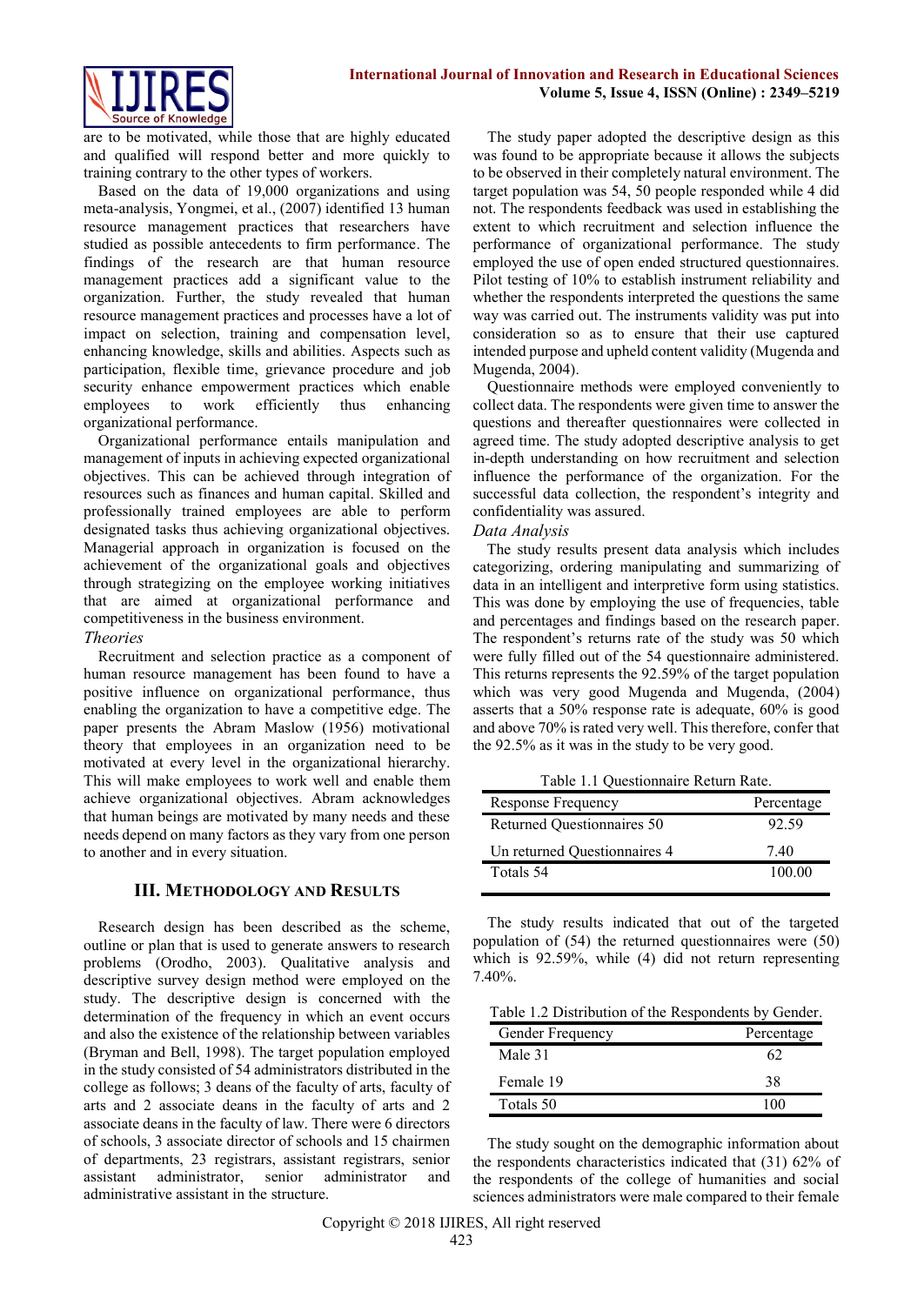

counter parts which stood at (19) 38%. Therefore, this implies that in administrative positions are male dominated due to their perquisite qualifications and their desire to rule. However, the study revealed that even though the females were fewer than males, the number of females is on the increase.

1.3 Distribution of Respondents by Educational level

| Educational level Frequency |    |            | Percentage Cumulative % |
|-----------------------------|----|------------|-------------------------|
| High school                 |    |            |                         |
| Diploma level               |    |            |                         |
| Undergraduate               |    | 16         |                         |
| Post graduate               | 42 | 84         | 100                     |
| Totals                      |    | $^{\circ}$ |                         |

The study questionnaire was structured to determine the respondents' level of education.

The results indicated that the administrators level at the post graduate level was at (42) which is 84% and undergraduate level was (8) which is 16%.

1.4 Recruitment Methods and Procedures

| Response                            | Frequency | Percentage |
|-------------------------------------|-----------|------------|
| Employee Referral                   |           |            |
| Local Newspaper Advertisement       |           |            |
| Internet                            |           |            |
| Professional bodies                 |           |            |
| <b>Both Internet and Newspapers</b> | 50        | 100        |
| Totals                              |           |            |

The study determined the extent to which recruitment methods and procedures influence the performance of the college of humanities and social sciences. The results showed that (50) representing 100%, recruitments are carried out through advertisements in the local newspaper daily and the institution's website.

#### 1.5 *Appropriate Time for Recruitment*

The study sought to determine the period taken for recruitment process and the results were indicated as follows.

| Response          | Frequency | Percentage % |
|-------------------|-----------|--------------|
| One Month         |           |              |
| <b>Two Months</b> |           |              |
| Three Months      | 18        | 36           |
| Any Other         | 32        | 64           |
| Totals            | 50        | 100          |

The results indicated that the organization does not conduct its recruitment within a period of one or two months because the exercise cannot be concluded in such a short time. The (18) 36% of the respondents indicated that the recruitment period takes three months. This shows that the college fills the vacant positions as stated in the university policy. (32) 64% of the respondents indicated that the recruitment took more than six months centrally to the University policy.

*Constraints of Recruitment*

The constraints the organization faces during the recruitment and selection as shown in the Table 1.5

1.6 Constraints of recruitment.

| Response     | Frequency | Percentage |
|--------------|-----------|------------|
| Long Process | 23        | 46         |
| Interests    | 12        | 24         |
| Ethnicity    | 15        | 30         |
| Totals       | 50        |            |

23 respondents which represents 46% revealed that the process of recruitment is time consuming since it took a long process for the organization to recruit employees. This leads to malfunctioning as skeleton staff are overwhelmed with the work load entails in the organization. 12 respondents which represents 24% indicated that vested interests is also a factor that hinders the recruitment process because there are some powerful individuals who desire to influence the recruitment process. 15 Respondents representing 30% cited ethnicity as the major constraint in the process of recruitment. This is because individuals in senior positions influence and create positions for their tribesmen and this deters the efficiency of the organization since such people may not qualified and experienced to serve in such capacities.

#### *Constraints in Selecting Candidates*

The constraints faced by the organization while selecting a candidate and the results were recorded as indicated below.

Table 1.7 Constraints in selecting candidates

| ruore 1.7 construints in selecting culturation<br>Response | Frequency | Percentage |
|------------------------------------------------------------|-----------|------------|
| Experience                                                 | 19        | 38         |
| Performance                                                | 13        | 26         |
| Ethnic Balance                                             |           | 16         |
| Academic                                                   | 10        | 20         |
| Achievement                                                |           |            |
| Totals                                                     |           |            |

19 of the respondents which represented 38% indicated that experience should be the most important aspect to be considered while selecting a candidate. This is because experienced employees find it easy to perform their duties and take less time to accomplish tasks. 13 Respondents which represented 26% of the respondents agreed that performance should be a factor to be taken into consideration because performance is a key aspect in attainment of organizational objectives. 8 Respondents which represents 16% of the respondents agreed that ethnic balance should be considered because it will promote teamwork and dynamism at work place. 10 Respondents which represented 20% indicated that educational level is an important factor to consider since it is through education that skills developed and knowledge acquired which are vital at the work place leading to good performance at the workplace.

### *Candidates Joining Organization*

The reasons motivating candidates to join the organization.